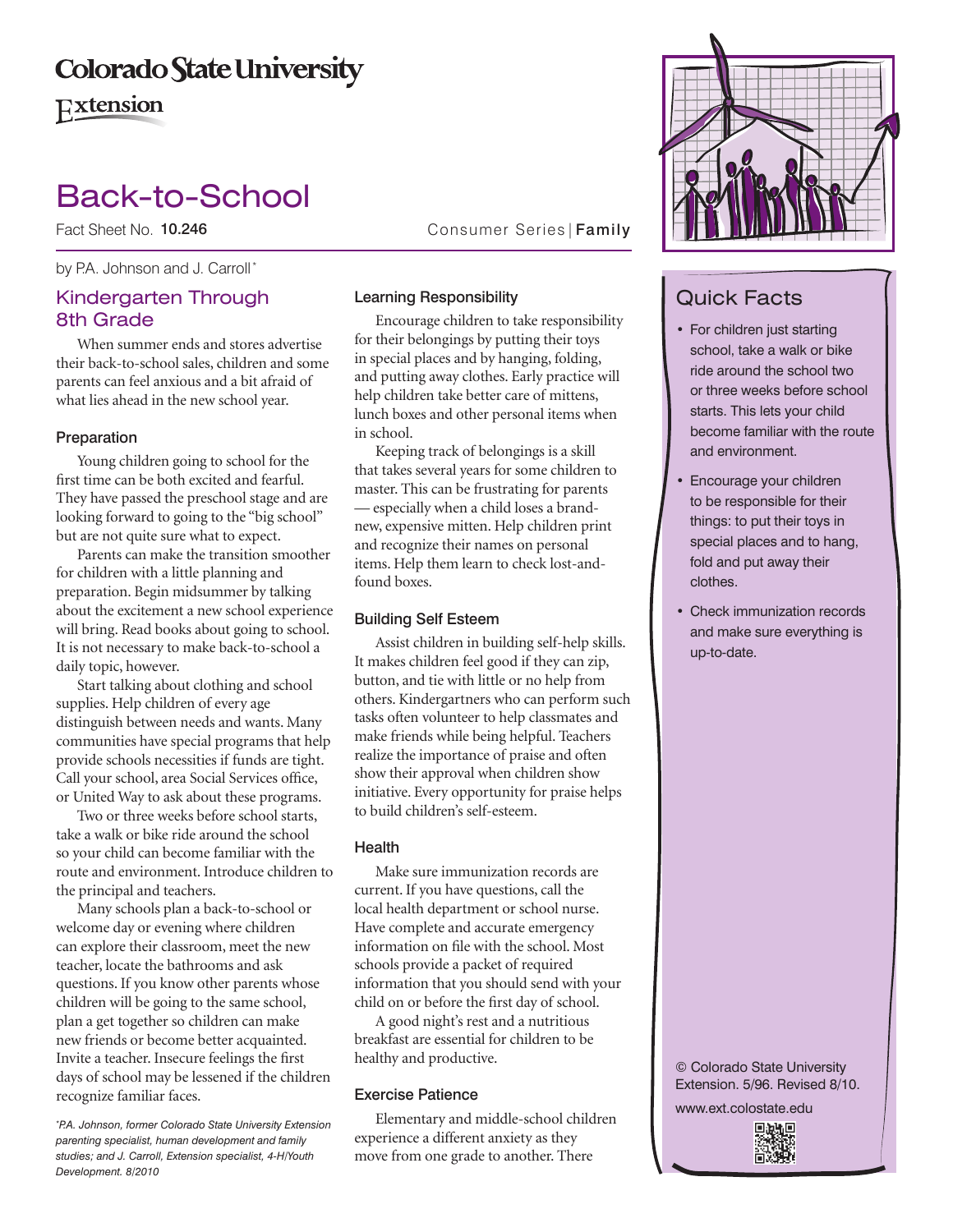## Kindergarten Through 8th Grade

- $\checkmark$  Show children love and support.
- $\checkmark$  Shop wisely for back-to-school needs and wants.
- $\checkmark$  Reuse and recycle school supplies, clothes and toys.
- $<$  Find special programs which provide school clothing and supplies.
- $<$  Teach and practice taking care of personal items or belongings.
- $<$  Talk about expectations and establish rules.
- $<$  Help children get organized.
- $\checkmark$  Set time and place for homework.
- $\checkmark$  Discuss involvement in extracurricular activities that interest children.
- $\checkmark$  Get to know teachers and other school personnel.
- $\checkmark$  Support school and activities.
- $<$  Set bedtime and morning routines including time for a nutritious breakfast.
- $\checkmark$  Help children realize school is fun and important.
- $\checkmark$  Help children realize that school and training are fun and important.

are different schedules, class changes, teachers, classmates, friends, and, at times, schools. Each school year brings a period of adjustment. Adult patience and encouragement are needed and wanted during this time. Be a good listener.

Set aside time each day to talk about school. Back-to-school time offers excellent opportunities for parents and youngsters to talk about academic goals, extracurricular interests, and scheduled school events. Social interaction is a natural part of development. Discuss choosing friends wisely, the influence of peer pressure, and trusting personal feelings about people. Talk with children about making good decisions and accepting responsibility for

choices they make. Explore alternatives and consequences of possible choices.

#### Set Rules

Establish basic rules regarding bedtime, chores, television, computer, video games, and telephone. It is a good idea to begin practicing these rules a week or two before school. Relate rules and limits to such factors as children's ages and when they must be up in the morning.

For all children, make lists of chores expected of them during the week. Coordinate them with homework and study time. Consistency is important for children at this age.

Plan ahead to avoid conflicts surrounding back-to-school demands. When school begins, spend a few hours on weekends cleaning and organizing clothing and toys. During the week, lay out clothes, set the table, prepare lunch if necessary, and put books and lunch money in a designated place.

Be positive about school and education.

## Ninth to 12th Grade and Beyond

Young people are faced with new and different decisions: attending and finishing high school, preparing to go to college now or later, entering military service or the workplace. Students are faced with career plans while deciding on college. Those seeking employment ponder independent living, a car or a work wardrobe. Young people need to know they can count on family members for emotional support as they navigate the many decisions of this developmental stage.

Back-to-school is a teachable time for typical teens who spend several thousand dollars a year on cars, clothes, food and entertainment. This adds up to an estimated \$150 to \$200 billion annually in the United States, including online spending.

On a national test of consumer knowledge, teens correctly answered only 52 percent of the questions about banking, insurance, housing, cars and food. This lack of knowledge results in teens wasting billions of dollars every year on purchases that do not represent good value. Much of the waste comes from parents' hard-earned money. When teens leave home – whether to enter the work force, travel, or attend

college – poor consumer skills cause them to continue wasting money. As they spend more, they waste more. Learning about saving and spending is important to teens' financial condition now and to their future success.

## Pay Yourself First

The most important consumer skill for teenagers to learn – any time of year – is saving. "Pay yourself first" is a rule everyone can adopt. Setting aside funds for future expenditure provides opportunity, security and peace of mind. Cars, trips, education, business opportunities and emergencies can be covered from savings, avoiding the dangers of spending more than is coming in.

## Budgeting

Budgeting is another important consumer skill for teens to master. Back-toschool time is perfect for evaluating needs and wants while measuring them against income. Encourage teens to set aside savings first, because most of us do not have much left after back-to-school shopping. Budgeting helps avoid unexpected costs that can be especially difficult for college freshmen. High telephone bills, late-night pizza deliveries, Saturday dates, and travel to and from home add up at warp speed. Remember to put them into the budget.

Smart shopping skills help maximize value on all purchases. Because shopping may be concentrated in late summer and early fall, it is a great time to emphasize learning. First,

buy only what you need – and remember that needs and wants are not always the same. Think